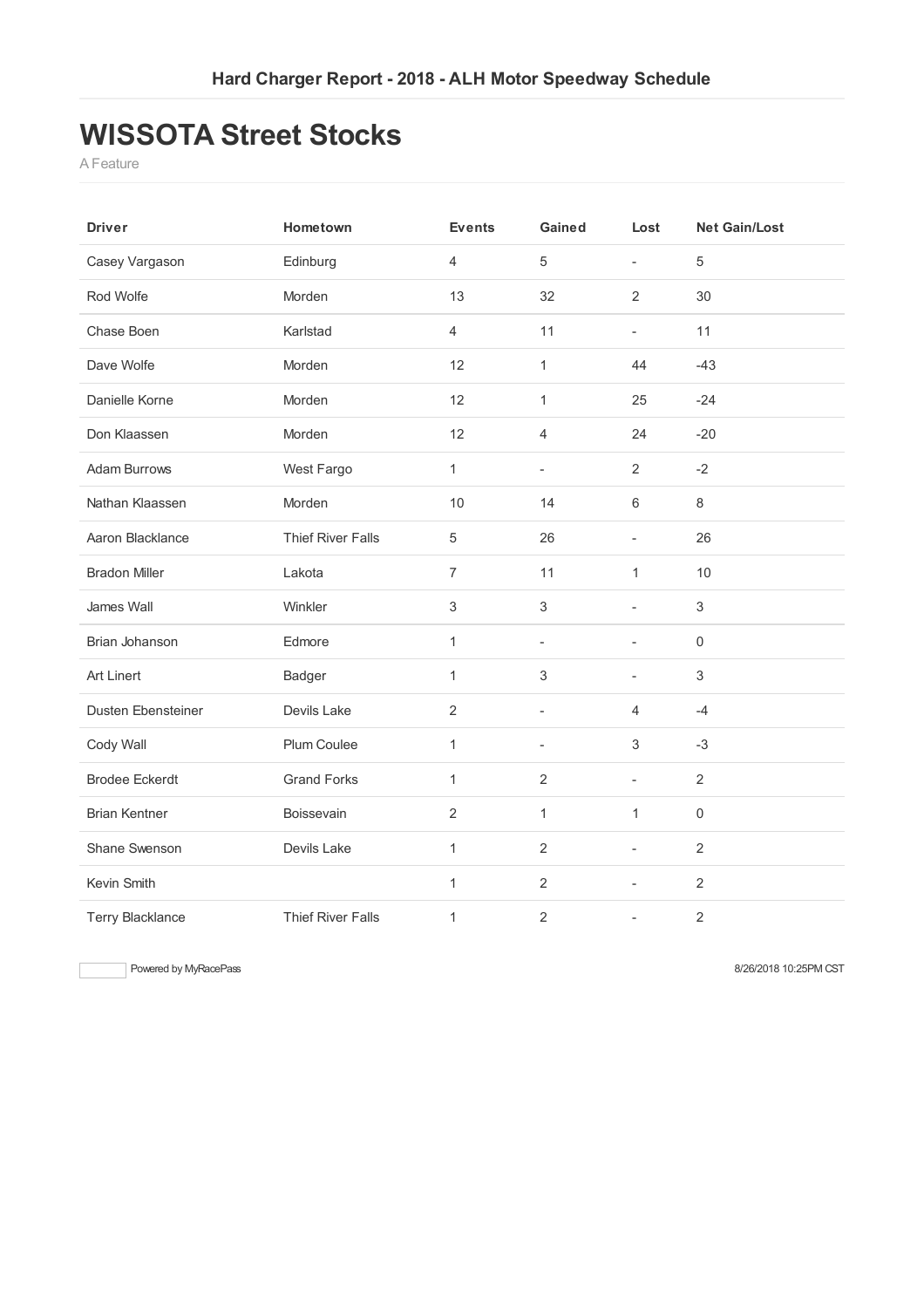#### **WISSOTA Modifieds**

A Feature

| <b>Driver</b>        | Hometown                | <b>Events</b>    | Gained                   | Lost           | <b>Net Gain/Lost</b> |
|----------------------|-------------------------|------------------|--------------------------|----------------|----------------------|
| <b>Dustin Strand</b> | <b>East Grand Forks</b> | $\mathbf{1}$     | $\overline{a}$           | L              | $\mathbf 0$          |
| Ward Imrie           | Winnipeg                | 12               | 44                       | 3              | 41                   |
| Lee McRae            | Marquette               | $\overline{7}$   | $\overline{\phantom{0}}$ | 32             | $-32$                |
| Scott Greer          | Winnipeg                | 12               | 33                       | $\overline{a}$ | 33                   |
| Jeff Pritchard       | Carman                  | $9\,$            | 8                        | 10             | $-2$                 |
| Ryan Kereluk         | St. Andrews             | 2                | L.                       | $\overline{7}$ | $-7$                 |
| Chad Allen           | Morden                  | $\boldsymbol{9}$ | $\overline{2}$           | 20             | $-18$                |
| Shawn Teunis         | West St. Paul           | 11               | $\overline{7}$           | 11             | $-4$                 |
| <b>Ryan Cousins</b>  | Morden                  | 12               | 10                       | 12             | $-2$                 |
| Justin Bronk         | West St. Paul           | $\boldsymbol{9}$ | $\overline{7}$           | 17             | $-10$                |
| Jerome Guyot         | Fannystelle             | $6\,$            | 25                       | $\overline{a}$ | 25                   |
| <b>Tony Caissie</b>  | Winnipeg                | $\overline{7}$   | 5                        | 13             | $\mbox{-}8$          |
| Jordan Duray         | Halma                   | $\mathbf{1}$     | $\overline{\phantom{0}}$ | ÷,             | $\mathbf 0$          |
| Murray Temple        | Hartney                 | $\mathbf{1}$     | $\mathbf{1}$             | L,             | $\mathbf{1}$         |
| Al Giesbrecht        | Schanzenfeld            | 5                | $\mathbf{1}$             | 6              | $-5$                 |
| Chris Unrau          | <b>Winkler</b>          | $\sqrt{5}$       | $\,3$                    | $\,8\,$        | $-5$                 |
| <b>Rick Delaine</b>  | Stony Mtn               | 1                | $\mathbf{1}$             | L.             | $\mathbf{1}$         |
| Ryan Schroeder       | Devils Lake             | $\mathbf{1}$     | ÷,                       | $\mathbf{1}$   | $-1$                 |
| Rene Poluyko         | Tyndall                 | $\overline{2}$   | $\overline{2}$           | $\mathbf{1}$   | $\mathbf{1}$         |
| James Wall           | Winkler                 | $\overline{4}$   | ÷,                       | 5              | $-5$                 |
| Eric Klassen         | Reihnfeld               | 3                | 5                        | $\overline{7}$ | $-2$                 |
| Cody Wall            | <b>Plum Coulee</b>      | $\mathbf{1}$     | ÷,                       |                | $\mathbf 0$          |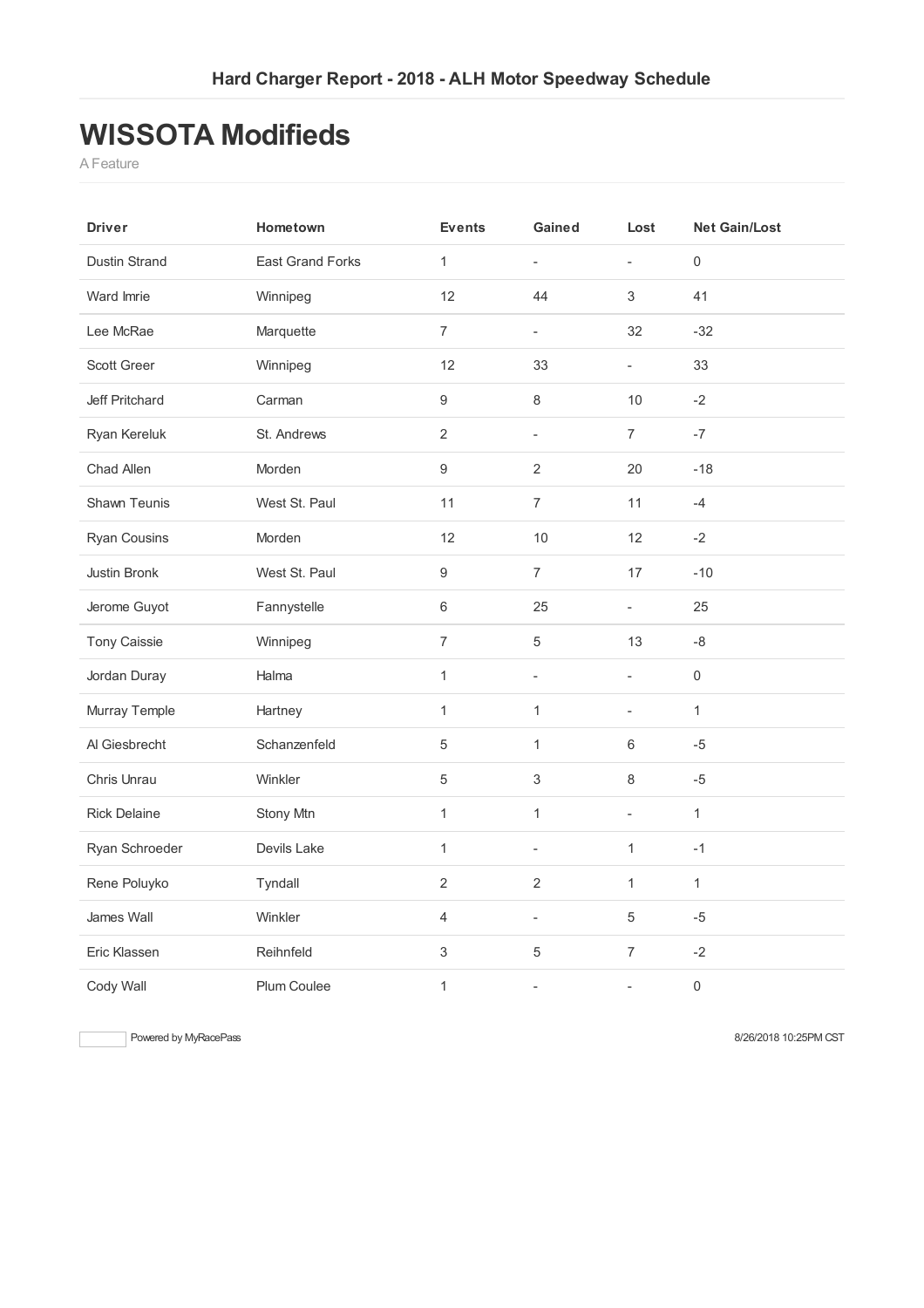#### **Pure Stocks**

A Feature

| <b>Driver</b>          | Hometown       | <b>Events</b>    | Gained           | Lost                     | <b>Net Gain/Lost</b>      |
|------------------------|----------------|------------------|------------------|--------------------------|---------------------------|
| <b>Brian Kentner</b>   | Boissevain     | $\sqrt{5}$       | 10               | 1                        | 9                         |
| Jamie Smith            | Boissevain     | $\boldsymbol{9}$ | 30               | 5                        | 25                        |
| Danielle Korne         | Morden         | 12               | 26               | 25                       | $\mathbf{1}$              |
| Al Unger               | Morden         | 10               | 11               | 36                       | $-25$                     |
| <b>Jeff Gillies</b>    | Killarney      | 13               | 26               | 12                       | 14                        |
| <b>Edward Marquart</b> | Miami          | $\overline{2}$   | $\mathbf{1}$     | $\mathbf{1}$             | 0                         |
| <b>Bailey Cousins</b>  | Morden         | 12               | 34               | 22                       | 12                        |
| Pat Smith              | Boissevain     | 6                | $\boldsymbol{9}$ | $\overline{7}$           | $\sqrt{2}$                |
| <b>Brian Bellew</b>    | Killarney      | 13               | 19               | 26                       | $-7$                      |
| Nathan Klaassen        | Morden         | $\mathbf{1}$     | ÷,               | 10                       | $-10$                     |
| Kevin Smith            |                | 12               | 77               | $\overline{\phantom{0}}$ | 77                        |
| Tyler Fehr             | Winkler        | 12               | 14               | 21                       | $-7$                      |
| Jimmy Klassen          | Morden         | 13               | 20               | 32                       | $-12$                     |
| Marv Klaassen          | Morden         | $\boldsymbol{9}$ | 17               | 12                       | $\,$ 5 $\,$               |
| Cory Popplestone       | Boissevain     | 8                | $\overline{4}$   | 27                       | $-23$                     |
| Raymond Smith          | Boissevain     | $\sqrt{3}$       | $\overline{2}$   | 6                        | $-4$                      |
| Dean Miljure           | Winnipeg, Man  | $\overline{7}$   | 4                | 27                       | $-23$                     |
| MiKara Johanson        | Edmore         | $\overline{2}$   | ÷,               | 17                       | $-17$                     |
| David Harms            | Bagot          | $\mathbf{1}$     | ÷,               | $\overline{\phantom{a}}$ | $\mathbf 0$               |
| Cody Smith             | Boissevain     | $\mathbf{1}$     | $\,$ 6 $\,$      |                          | $\,6\,$                   |
| Ben Epp                | Boissevain     | 1                | ÷,               | $\overline{4}$           | $-4$                      |
| <b>Gary Feeleus</b>    | Winnipeg       | $\sqrt{3}$       | 8                | 6                        | $\sqrt{2}$                |
| Les McRae              | Marquette      | $\overline{4}$   | $\,8\,$          | 9                        | $-1$                      |
| George Darling         | Winnipeg       | $\mathbf{1}$     |                  | $\overline{2}$           | $-2$                      |
| Jeremy Bezan           | Miami          | $\mathbf{1}$     |                  | $\overline{c}$           | $-2$                      |
| Larry Niebel           | lle Des Chenes | $\mathbf{1}$     |                  | $\overline{7}$           | $\textnormal{-}7$         |
| Mike Fleming           | Winnipeg       | $\mathbf{1}$     | ÷,               | 5                        | $-5$                      |
| Shayne Hildebrand      | Morden         | 4                | ٠                | $\overline{2}$           | $-2$                      |
| Devon Gable            | Rolla          | $\sqrt{2}$       | $\,$ 5 $\,$      | $\overline{2}$           | $\ensuremath{\mathsf{3}}$ |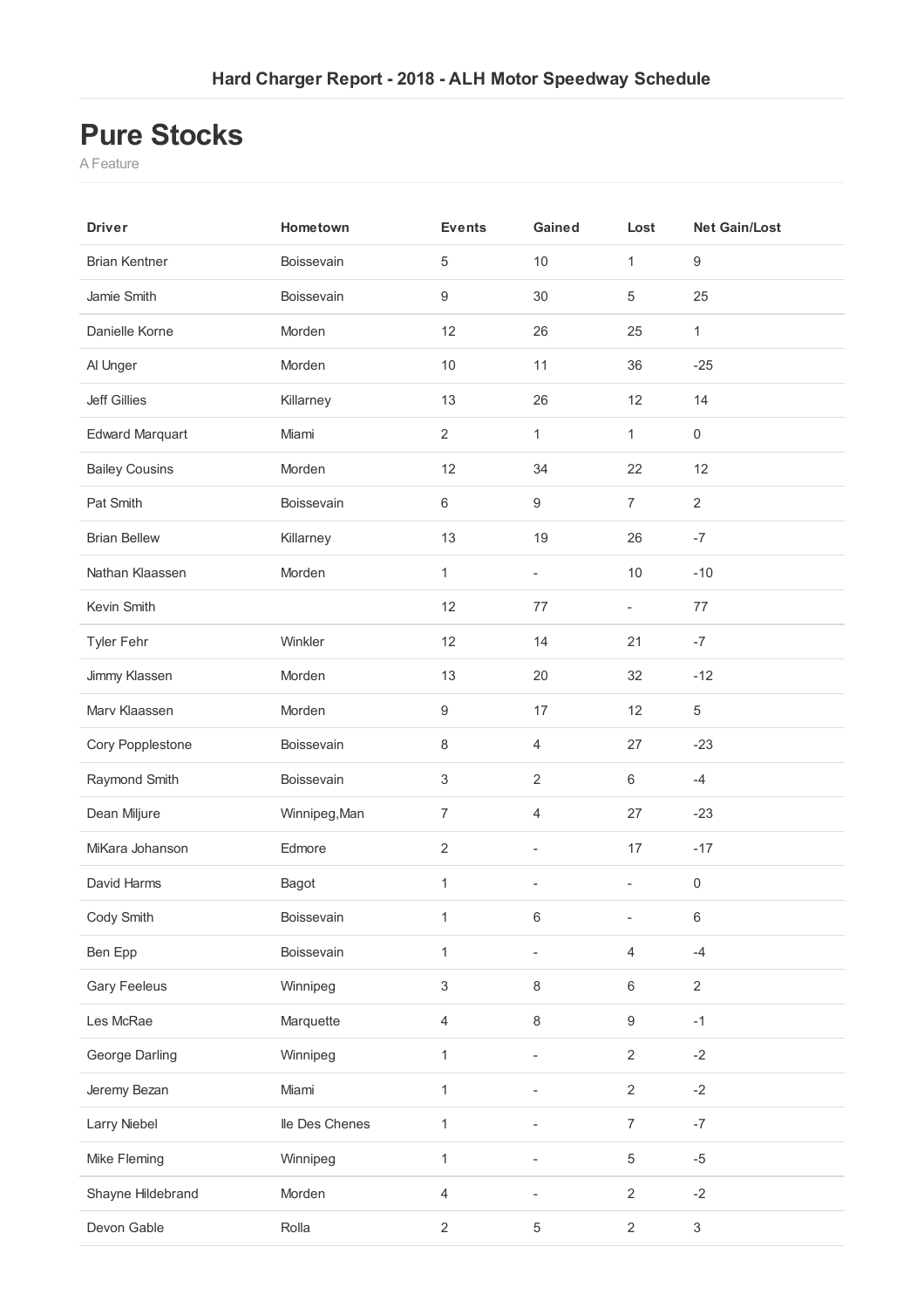| <b>Driver</b> | Hometown      | <b>Events</b> | Gained                   | Lost                     | <b>Net Gain/Lost</b> |
|---------------|---------------|---------------|--------------------------|--------------------------|----------------------|
| Anita Bellew  | Killarney     |               | $\sim$                   | $\overline{\phantom{a}}$ |                      |
| Don McDougall | <b>Richer</b> |               | $\overline{\phantom{a}}$ | $\overline{\phantom{a}}$ |                      |
| Michael Copp  | Cooks Creek   |               | 4                        | $\overline{\phantom{a}}$ | 4                    |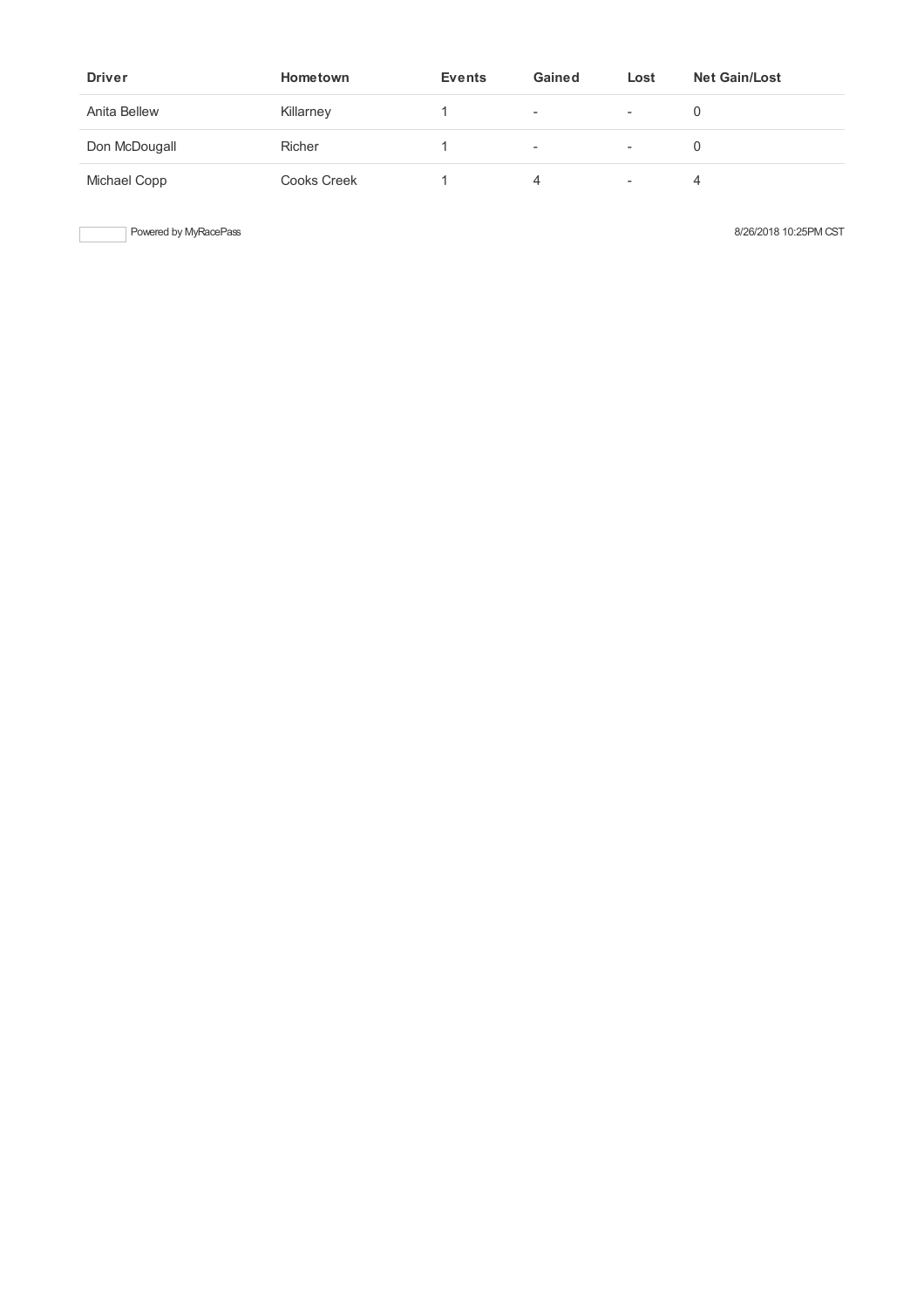#### **WISSOTA Midwest Modifieds**

A Feature

| <b>Driver</b>           | Hometown       | <b>Events</b>    | Gained                   | Lost                     | <b>Net Gain/Lost</b> |
|-------------------------|----------------|------------------|--------------------------|--------------------------|----------------------|
| <b>Austin Hunter</b>    | Winnipeg       | 13               | 58                       | $\sqrt{3}$               | 55                   |
| Cody Wall               | Plum Coulee    | 13               | 16                       | 14                       | $\overline{2}$       |
| <b>Austin Overwater</b> | Winnipeg       | 11               | $\sqrt{5}$               | 38                       | $-33$                |
| <b>Brandon Rehill</b>   | St. Andrews    | $\overline{7}$   | $\,$ 3 $\,$              | 25                       | $-22$                |
| Brenden Luschinski      | Headingley     | $\boldsymbol{9}$ | $\boldsymbol{9}$         | 12                       | $-3$                 |
| <b>Ted Doell</b>        | Carman         | $10$             | 22                       | 12                       | 10                   |
| Lance Schill            | Langdon        | $\overline{7}$   | 17                       | 19                       | $-2$                 |
| Gary Unrau              | Roland         | 13               | 12                       | 50                       | $-38$                |
| Victoria Stutsky        | St. Andrews    | $6\,$            | 10                       | 1                        | $\hbox{9}$           |
| <b>Brandon Wieler</b>   | Winkler        | 12               | 56                       | $\blacksquare$           | 56                   |
| Derek Unrau             | Roland         | 13               | 13                       | 41                       | $-28$                |
| Tim Wiebe               | Vita           | 11               | 13                       | 5                        | 8                    |
| Cole Haugland           | <b>Brocket</b> | $\overline{4}$   | $\,8\,$                  | $\overline{4}$           | 4                    |
| Patrick Sobolik         | Hallock        | 3                | 1                        | $\overline{\phantom{a}}$ | $\mathbf{1}$         |
| Ethan Friesen           | Landmark       | $\,3$            | 1                        | 11                       | $-10$                |
| Murray Kozie            | Headingley     | 11               | 16                       | 20                       | $-4$                 |
| Adam Unrau              | Winkler        | 4                | 8                        | $\overline{\phantom{a}}$ | 8                    |
| Shawn Roy               | Winnipeg       | $\mathbf{1}$     | $\blacksquare$           | 1                        | $-1$                 |
| Stoney Kruk             | Langdon        | $\,3$            | $\sqrt{5}$               | $\overline{\phantom{a}}$ | 5                    |
| <b>Edward Bell</b>      | Winnipeg       | 1                |                          | $\overline{2}$           | $-2$                 |
| Steve Hougard           | Strandquist    | $\mathbf{1}$     | $\overline{4}$           |                          | $\overline{4}$       |
| Alex Johnson            | Hallock        | $\mathbf{1}$     | $\mathbf{1}$             |                          | $\mathbf{1}$         |
| Eric Haugland           | Lawton         | $\overline{c}$   | $\overline{\phantom{0}}$ | $\boldsymbol{9}$         | $-9$                 |
| Scott Bintz             | Jamestown      | $\,3$            | 8                        | ä,                       | 8                    |
| <b>Tanner Armstrong</b> | Devils Lake    | 1                | $\,$ 5 $\,$              |                          | 5                    |
| Christopher Leek        | Ste. Anne      | $\mathbf{1}$     | $\overline{\phantom{a}}$ | $\overline{2}$           | $-2$                 |
| Randy Thompson          | Lakota         | $\mathbf{1}$     | $\overline{\phantom{0}}$ | $\overline{\phantom{a}}$ | $\boldsymbol{0}$     |
| James Wall              | Winkler        | $\mathbf{1}$     | $\overline{4}$           |                          | $\overline{4}$       |
| Curtis Giesbrecht       | Winnipeg       | $\mathbf{1}$     | $\frac{1}{2}$            | $\sqrt{2}$               | $-2$                 |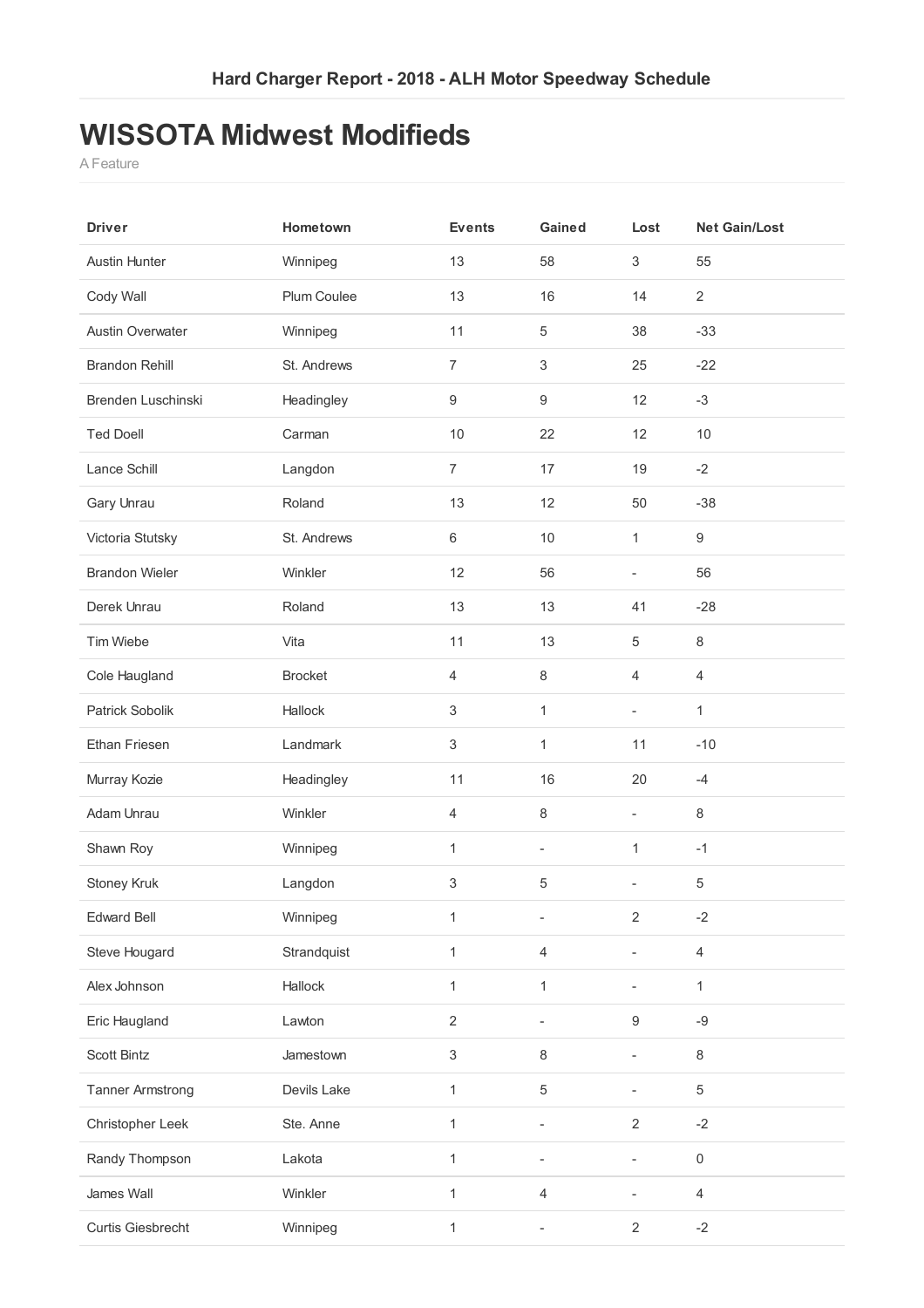| <b>Driver</b>         | Hometown                 | <b>Events</b>  | Gained         | Lost                     | <b>Net Gain/Lost</b> |
|-----------------------|--------------------------|----------------|----------------|--------------------------|----------------------|
| <b>Grant Hall</b>     | <b>Brandon</b>           | 2              | 1              | 2                        | $-1$                 |
| Aaron Blacklance      | <b>Thief River Falls</b> | $\overline{2}$ | $\overline{2}$ | $\overline{2}$           | $\mathbf 0$          |
| Paul Veert            | Winnipeg                 | 2              | 9              | $\frac{1}{2}$            | 9                    |
| <b>Nick Audette</b>   | St. Adolphe              | $\overline{2}$ | $\overline{a}$ | $\overline{7}$           | $-7$                 |
| Tom Morriseau         | Richer                   | $\overline{2}$ | $\overline{2}$ | 6                        | $-4$                 |
| <b>Brendan Veert</b>  | Winnipeg                 | $\overline{2}$ | $\overline{7}$ | $\overline{7}$           | $\mathbf 0$          |
| Aaron Restad          | Langdon                  | 2              | 2              | 1                        | $\mathbf{1}$         |
| <b>Justin Krause</b>  | Richer                   | 1              | ÷,             | 1                        | $-1$                 |
| Devon Gordon          | Winnipeg                 | $\overline{2}$ | 6              | 3                        | 3                    |
| <b>Bailey Cousins</b> | Morden                   | $\overline{2}$ | 10             | $\overline{\phantom{a}}$ | 10                   |
| Jason Somack          | West St Paul             | 1              | 4              | -                        | $\overline{4}$       |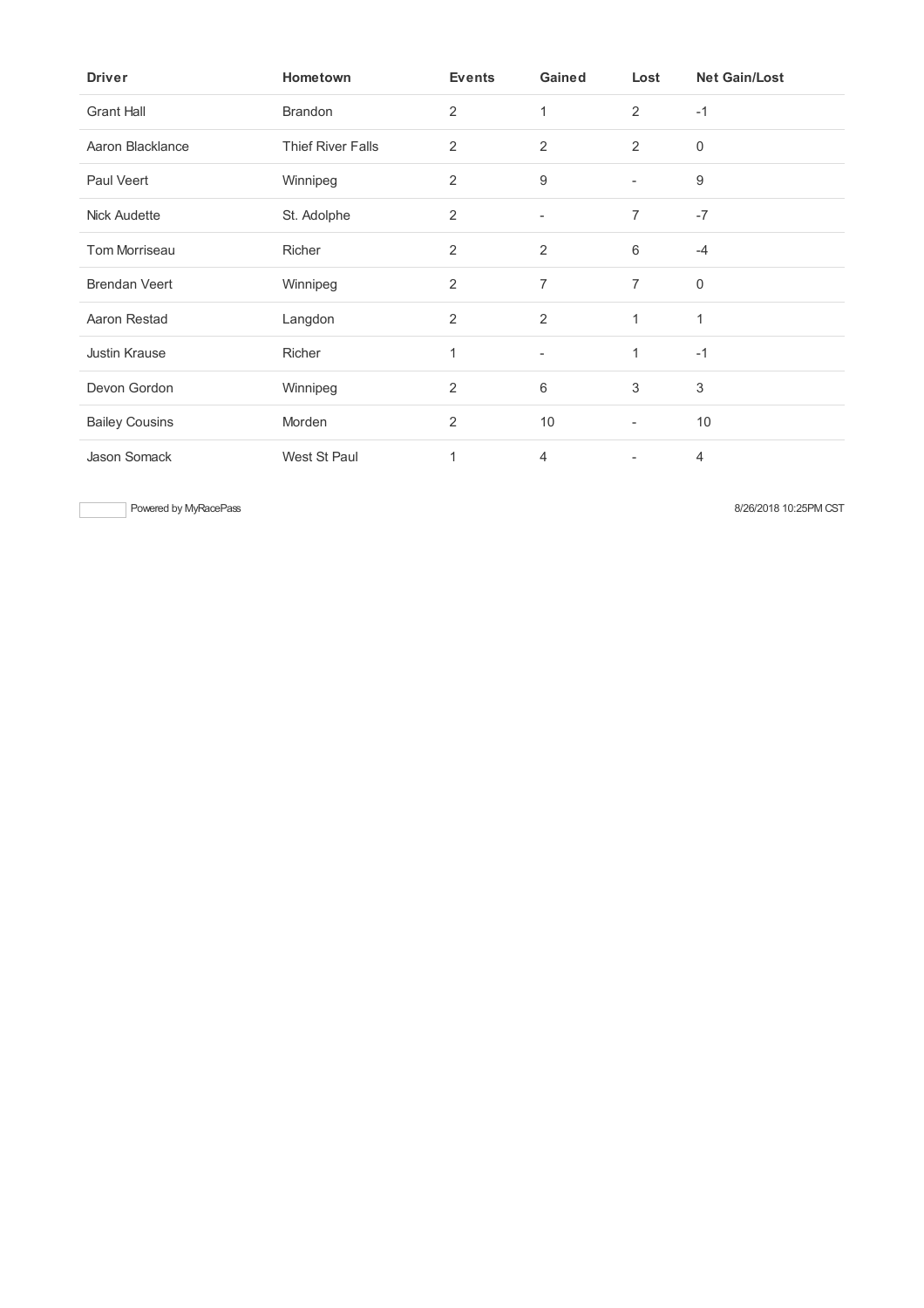# **4 Cylinder**

A Feature

| <b>Driver</b>         | Hometown            | <b>Events</b>    | Gained                       | Lost                     | <b>Net Gain/Lost</b> |
|-----------------------|---------------------|------------------|------------------------------|--------------------------|----------------------|
| lan Cabernel          | <b>Bruxelles</b>    | 1                | $\overline{\phantom{a}}$     | $\overline{a}$           | $\mathbf 0$          |
| Ryan Higgins          | Winnipeg            | $\boldsymbol{9}$ | 19                           | $\overline{\phantom{a}}$ | 19                   |
| Zach Demers           | Winnipeg            | $\overline{4}$   | 1                            | 3                        | $-2$                 |
| Denis Seguin          | Winnipeg            | 13               | 16                           | $\overline{4}$           | 12                   |
| Shane Rehill          | <b>St Andrews</b>   | $\boldsymbol{9}$ | $\overline{7}$               | 6                        | 1                    |
| Madison Brown         | Winnipeg            | 11               | $\overline{2}$               | 23                       | $-21$                |
| Joshua Peters         | Austin              | $\overline{2}$   | 1                            | 4                        | $-3$                 |
| Alexander Farr        | Landmark            | 8                | $\boldsymbol{9}$             | 6                        | 3                    |
| Anita Bellew          | Killarney           | $\overline{7}$   | $\sqrt{3}$                   | $\sqrt{3}$               | $\mathbf 0$          |
| John Bellew           | Killarney           | $\overline{2}$   | 5                            | $\overline{\phantom{a}}$ | 5                    |
| Jeremy Wall           | <b>Crystal City</b> | 5                | 10                           | $\overline{7}$           | 3                    |
| <b>Brandon Rehill</b> | St. Andrews         | $\overline{2}$   | $\overline{7}$               | L,                       | $\overline{7}$       |
| Dean Miljure          | Winnipeg, Man       | 3                |                              | 1                        | $-1$                 |
| Nick Krause           | Richer              | 1                |                              |                          | $\boldsymbol{0}$     |
| <b>Chris Audette</b>  | St. Adolphe         | $\overline{2}$   |                              | 3                        | $-3$                 |
| Lee Moir              | <b>Crystal City</b> | $\sqrt{2}$       | ÷,                           | 10                       | $-10$                |
| Nicholas Krause       | Richer              | 1                | $\qquad \qquad \blacksquare$ | 2                        | $-2$                 |